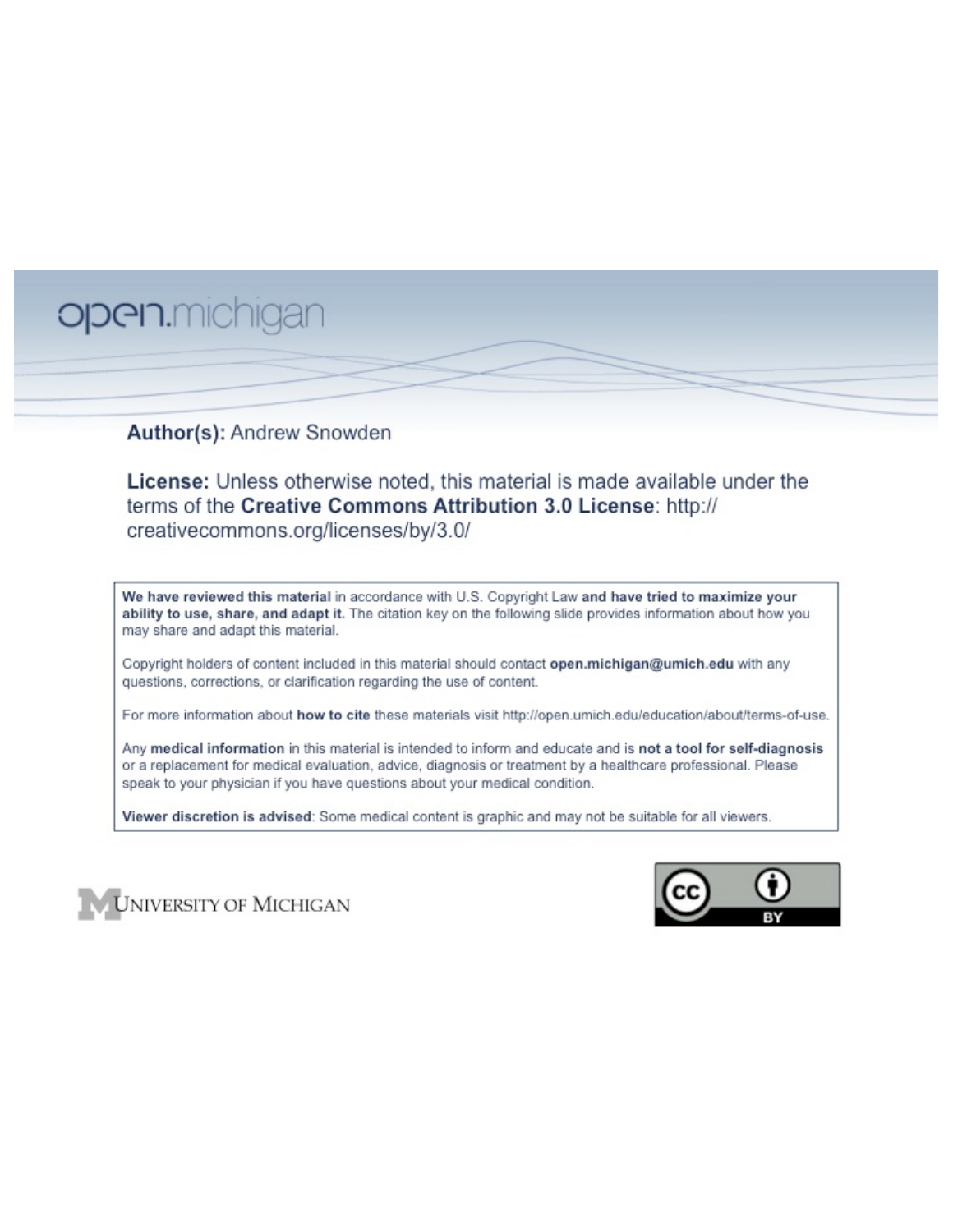# **Attribution Key**

for more information see: http://open.umich.edu/wiki/AttributionPolicy

## Use + Share + Adapt

{ Content the copyright holder, author, or law permits you to use, share and adapt. }

| @ PD-GOV                  | <b>Public Domain - Government:</b> Works that are produced by the U.S. Government. (17 USC § 105) |
|---------------------------|---------------------------------------------------------------------------------------------------|
| @ PD-EXP                  | Public Domain - Expired: Works that are no longer protected due to an expired copyright term.     |
| @ PO-SELF                 | Public Domain - Self Dedicated: Works that a copyright holder has dedicated to the public domain. |
| $(c2)$ 21110              | <b>Creative Commons - Zero Waiver</b>                                                             |
| $\left($ ce) $\right)$ my | <b>Creative Commons - Attribution License</b>                                                     |
| <b>CO</b> ITY-SA          | <b>Creative Commons - Attribution Share Alike License</b>                                         |
| <b>CO</b> BY-NC           | <b>Creative Commons - Attribution Noncommercial License</b>                                       |
| <b>CO</b> BY-NC-SA        | Creative Commons - Attribution Noncommercial Share Alike License                                  |
| GNU-FOL                   | <b>GNU - Free Documentation License</b>                                                           |

#### **Make Your Own Assessment**

{ Content Open. Michigan believes can be used, shared, and adapted because it is ineligible for copyright. }

Public Domain - Ineligible: Works that are ineligible for copyright protection in the U.S. (17 USC § 102(b)) \*laws in your jurisdiction may differ

{ Content Open. Michigan has used under a Fair Use determination. }

**O** FAIR USE Fair Use: Use of works that is determined to be Fair consistent with the U.S. Copyright Act. (17 USC § 107) \*laws in your jurisdiction may differ

> Our determination DOES NOT mean that all uses of this 3rd-party content are Fair Uses and we DO NOT guarantee that your use of the content is Fair.

To use this content you should do your own independent analysis to determine whether or not your use will be Fair.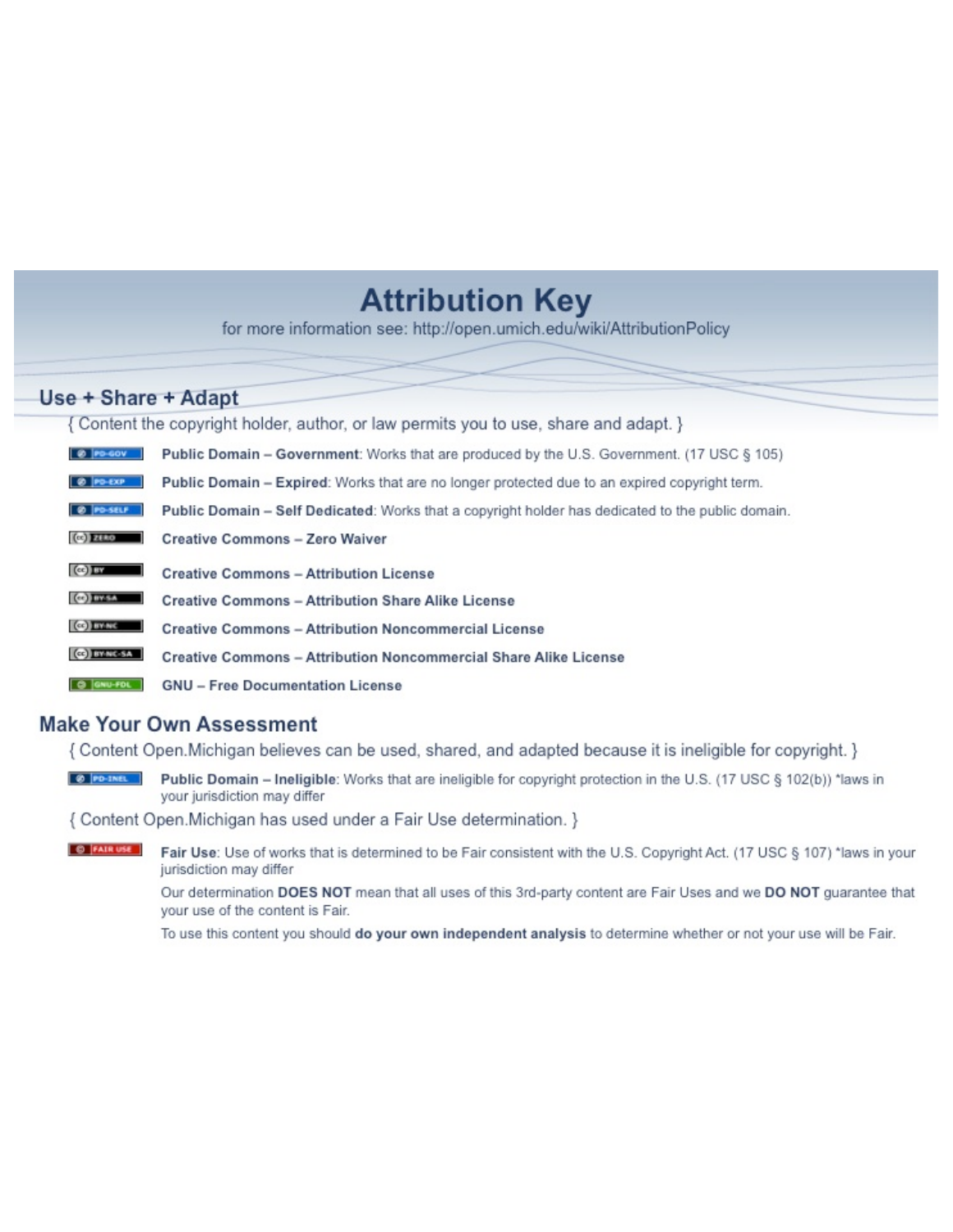#### Exercise Set 1

Throughout this exercise set, *k* denotes a field.

1. Let *C* be a category which has all finite products and let *G* be an object of *C*. Suppose that for each object *T* of *C* the set  $h_G(T) = \text{Hom}_{\mathcal{C}}(T, G)$  is endowed with the structure of a group, and for each morphism  $f: T \to T'$  the induced function  $f^* : h_G(T') \to h_G(T)$  is a group homomorphism. Show that *G* naturally has the structure of a group object of *C*.

2. Let  $k^s$  be the separable closure of  $k$  and let  $G_k = \text{Gal}(k^s / k)$  be the absolute Galois group of  $k$ . By a finite  $G_k$ -set we mean a finite set equipped with a continuous action of  $G_k$ . (Note: continuity simply means the action factors through  $Gal(k'/k)$  for some finite Galois extension  $k'/k$ .) For a finite étale *k*-algebra *A*, let  $\Phi(A)$  be the set of *k*-algebra homomorphisms  $A \rightarrow k^s$ , equipped with its natural action of  $G_k$ . For a finite  $G_k$ -set *I*, let  $\Psi(I)$  be the algebra of  $G_k$ -invariants of  $(k^s)^I$ , where  $G_k$  acts on  $(k^s)^I$  through its action on both  $k^s$  and *I*. (Here we write  $R^I$  for the product of the ring *R* with itself *I* times; it can also be thought of as the ring of functions  $I \rightarrow R$ .) Show that  $\Phi$  and  $\Psi$  are quasi-inverse functors (between the categories of finite étale *k*-algebras and finite  $G_k$ -sets).

3. We say that a *k*-algebra *A* is *connected* if it has no idempotents other than 0 and 1; this is equivalent to Spec(*A*) being connected. We say that *A* is *geometrically conntected* if  $A \otimes_k \overline{k}$  is connected. (a) Suppose A is a connected k-algebra that admits a homomorphism  $A \to k$ . Show that *A* is geometrically connected. (b) Suppose *A* and *B* are *k*-algebras, *A* is connected, and *B* is geometrically connected. Show that  $A \otimes_k B$  is connected. (c) Let  $G = \text{Spec}(A)$  be a finite group scheme over  $k$ . Define  $G^{\circ}$  to be the connected component of  $G$  containing the identity. Show that  $G^{\circ}$  is a subgroup of  $G$ .

4. (a) Let *R* be an  $\mathbf{F}_p$ -algebra. Show that  $\text{Aut}((\alpha_p)_R) = \mathbf{G}_m(R)$ . In other words, show that  $\underline{\text{Aut}}(\alpha_p) = \mathbf{G}_m$ , as functors. (b) Let G be the semi-direct product  $\alpha_p \rtimes \mathbf{G}_m$ , considered as a (noncommutative) group scheme over  $\mathbf{F}_p$ . Show that  $G_{\text{red}}$  is a non-normal subgroup of *G*. (You can take this to mean:  $G_{\text{red}}(R)$  is a subgroup of  $G(R)$  for all  $\mathbf{F}_p$ -algebras R, and not a normal subgroup for some  $\mathbf{F}_p$ -algebra *R*.)

5. For an  $\mathbf{F}_p$ -algebra *R*, let  $W_2(R) = R^2$ , the set of ordered pairs in *R*. Define a group structure on  $W_2(R)$  by

$$
(x, y) + (x', y') = (x + x', y + y' + f(x, x'))
$$

where *f* is the polynomial

$$
f(X,Y) = \frac{(X+Y)^p - X^p - Y^p}{p}.
$$

(a) Verify that  $A \mapsto W_2(A)$  is a functor from  $\mathbf{F}_p$ -algebras to commutative groups. (b) Describe the group  $W_2(\mathbf{F}_p)$ . (c) Show that  $W_2$  is an affine group scheme, i.e., construct a Hopf algebra A over  $\mathbf{F}_p$  and a nautral isomorphism  $W_2(R) = \text{Hom}(A, R)$ . (d) Let  $W_2[F]$  be the kernel of the Frobenius map on  $W_2$ . Show that  $W_2[F]$  is an extension of  $\alpha_p$  by  $\alpha_p$ . (e) Compute the Cartier dual of  $W_2[F]$ .

These are exercises for Math 679, taught in the Fall 2013 semester at the University of Michigan by Andrew Snowden.